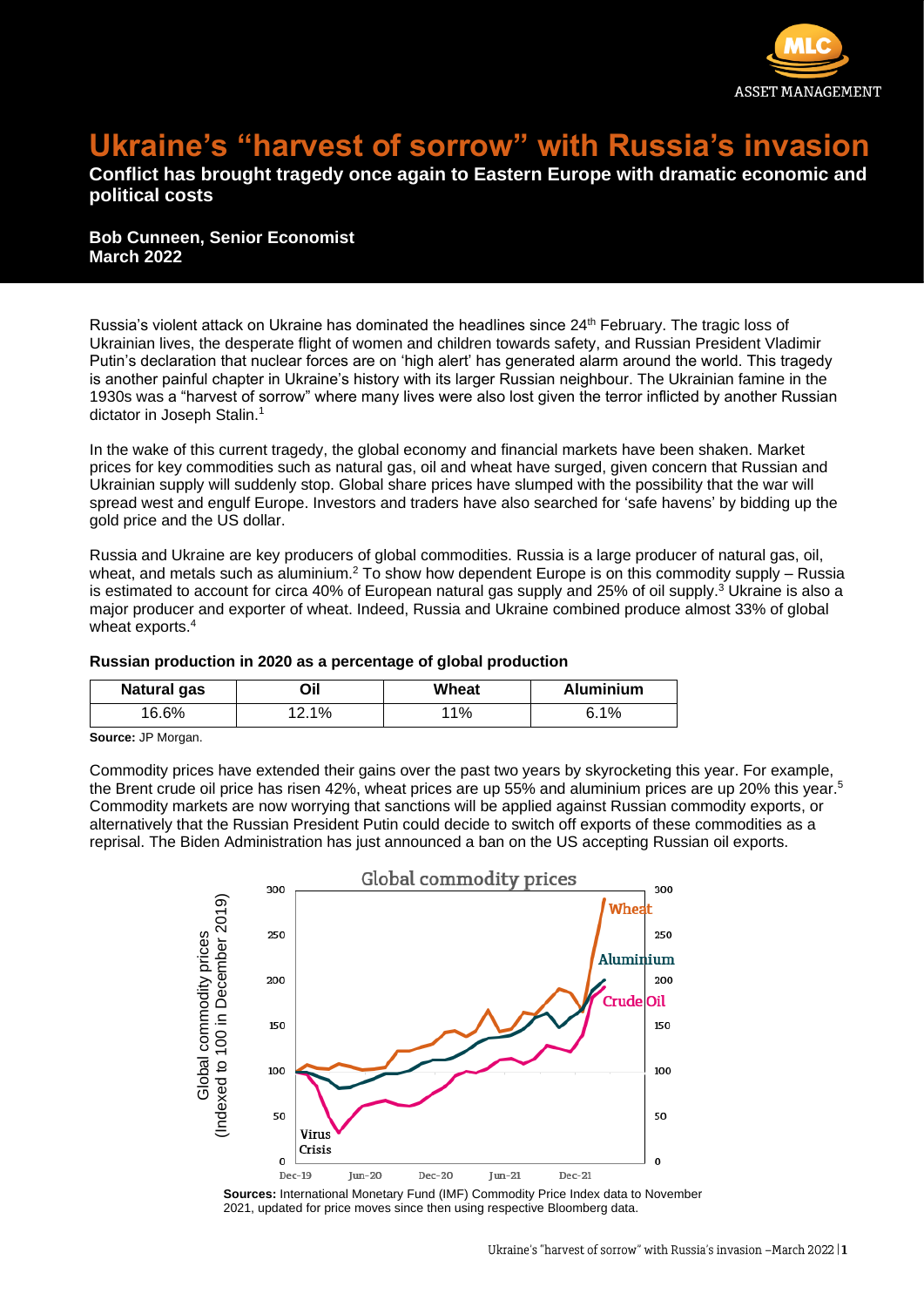

Given this Ukrainian crisis is likely to see more shocking twists and turns before the conflict ends, this is a dynamic situation where investors should keep an open mind. However, a clear risk scenario for investors is that the global economy has become more vulnerable to slipping into 'STAG-FLATION'. This occurs when global economic activity struggles as in 'STAG-nates' while also experiencing higher 'in-FLATION'. For those who remember the difficult times of the 1970s, this is a memory that one would prefer to be left in the history books. However, there are some insights from examining the experiences with commodity prices and inflation over the past five decades. The key lesson of the 1970s was that being 'patient' with low interest rate settings when inflation is rising means that the central banks' task becomes even harder.

Because of the 1970-1980s experience, central bankers have become more focused on managing inflation by raising and lowering interest rates when needed. Indeed, most central banks have implemented inflation targets of 2%-3% over the past 25 years such as the US Federal Reserve, European Central Bank and the Reserve Bank of Australia. The current dilemma is that cash interest rates have been set near zero per cent (0%) in Australia, Europe, and the US in response to the pandemic. Given continued supply disruptions as well as the threat from rising commodity prices, these low interest rates are now well below current consumer inflation (Australia 3.5%, Europe 5.8%, and the US at 7.9%).

However, the Ukrainian crisis now represents a potentially major negative force for global economic activity if businesses and consumers become more cautious about spending and investing. Hence the 'Stagflation' scenario of both high inflation and higher unemployment is set to trouble central bankers. Do central bankers delay raising interest rates as they did in the 1970s or do they become assertive to keep rising inflation in check?

There are some strategies that may mitigate this inflation and interest rate threat. Major oil producing countries such as Saudi Arabia, and Qatar for natural gas, could step up production to fill the potential supply gap left by Russia. Governments could lower transport costs by cutting fuel excise taxes (eg Australian consumers pay 44 cents per litre) as well as public transport fees. Over time, businesses and consumers can adapt to this higher commodity price environment through increasing their access to renewable energy (eg solar). Yet all this takes considerable time.

Realistically, there are no immediate solutions to this Ukrainian crisis apart from Russia abandoning this invasion. If President Putin does not change course, then the world will have been dramatically transformed when the Russian army invaded Ukraine on 24<sup>th</sup> February. While political risk has featured on investors' radar screens over recent years (eg Brexit and President Trump's election in 2016, Hong Kong protests in 2019-20), this conflict in Eastern Europe appears more dangerous and profound. Ukraine is a democratic and independent nation that has been attacked by an authoritarian and reckless Russian government. For all democracies – whether they be in Western Europe, Asia, Africa, or the Americas – this is a reminder that Abraham Lincoln's aspiration for "*government of the people, by the people, for the people"* is not guaranteed. A more recent US President highlighted that preserving liberty comes at a high cost but that is a price worth paying:

*"Let every nation know, whether it wishes us well or ill, that we shall pay any price, bear any burden, meet any hardship, support any friend, oppose any foe, in order to assure the survival and the success of liberty."*

*President John F Kennedy, Inaugural Address, 20th January 1961.*

Sources:

- 1. 'The Harvest of Sorrow: Soviet Collectivization and the Terror-Famine' by Robert Conquest (first published 1986). This book documents the Ukrainian Famine in the 1930s. See also Britannica article on 'Holodomor: Ukrainian history' by Anne Applebaum at [britannica.com/event/Holodomor.](https://www.britannica.com/event/Holodomor)
- 2. JP Morgan, Global Data Watch, 25 February 2022.
- 3. 'EU plans to cut Russian gas imports by two-thirds in a year', Financial Times, 8 March 2022.
- 4. 'Food crisis looms as Ukrainian wheat shipments grind to halt', Financial Times, 6 March 2022.

<sup>5.</sup> IMF Commodity Price Index data to November 2021, updated for price moves since then using respective Bloomberg data.